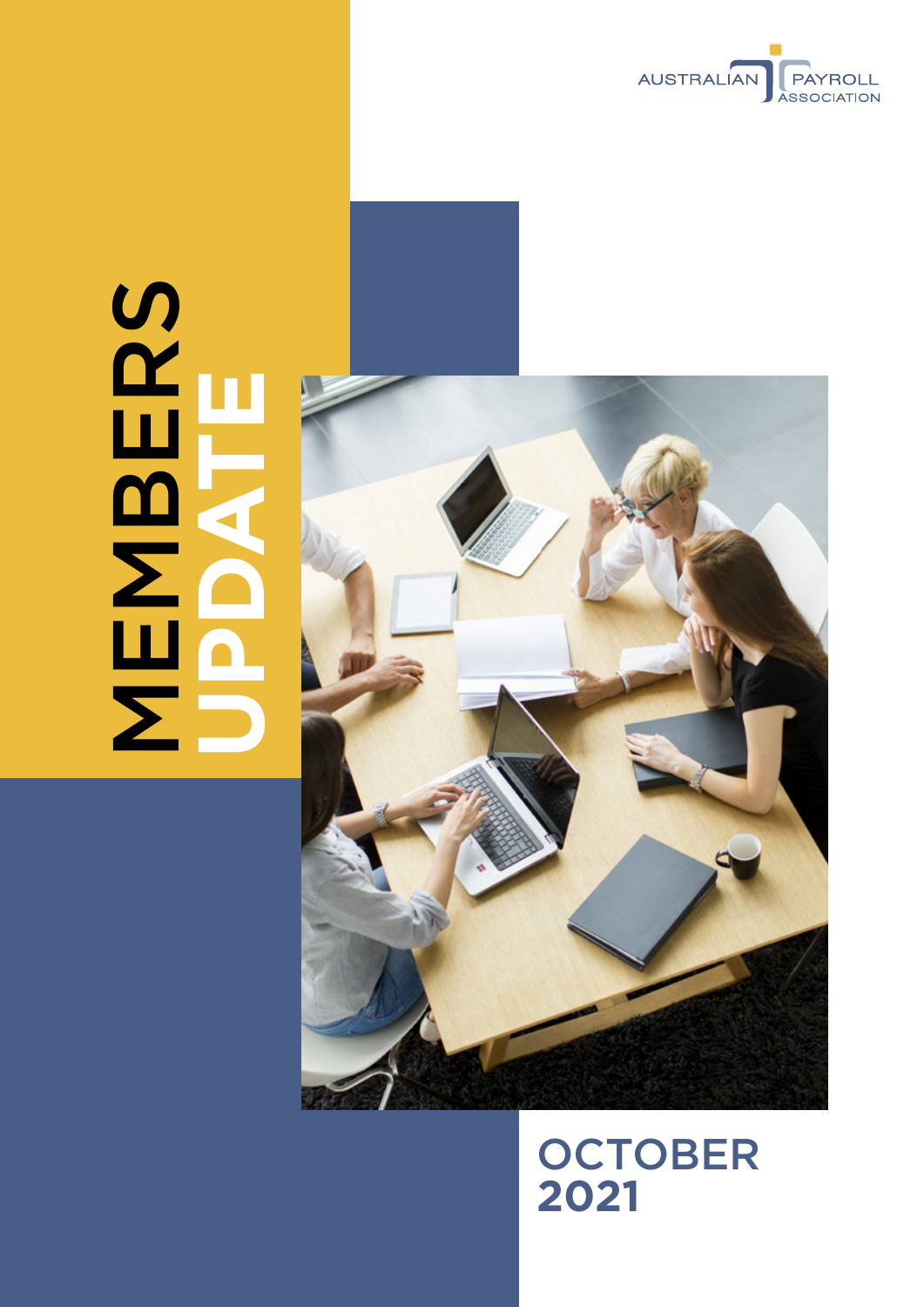

### In this month's members update we look at:

- ATO announces STP Phase 2 blanket deferral
- STP Phase 2 Webinar
- Sexual Harassment and Miscarriage Leave Changes
- Award Updates
- **Reminders**

### **Welcome to the October 2021 member's update**

It's time to call another Payroll team meeting to discuss the latest news and updates that is happening in our payroll industry.

Fairwork seem to have been very busy over the last few months with a few changes. The main change that we wanted to highlight this month is the change to Miscarriage Leave, employees can now use up to two days of Compassionate Leave when required.

Lastly, we have had a few questions in regards to Public Holidays for employees who are on Stand down…. Should they receive it or not? Let's find out.

## ATO announces STP Phase 2 blanket deferral

STP Phase 2 is due to start on the 1st of January 2022, however some payroll solutions are not able to meet this deadline. As a result the ATO has revealed that employers that begin reporting additional payroll information required under STP Phase 2 by 1 March 2022 will be considered to have met its 1 January 2022 deadline.

Whilst the start date for STP phase 2 remains 1 January 2022, the ATO is committed to supporting employers transition to STP Phase 2 reporting by being flexible, reasonable and pragmatic.

Where an employer's payroll solution is ready and they can start reporting from 1 January 2022, the ATO will support and encourage them to do so.

If your solution will be ready for 1 January 2022

- If your solution is ready for 1 January 2022, you should start Phase 2 reporting.
- If your solution is ready and you are able to start Phase 2 reporting before 1 March 2022, you will be considered to be reporting on time and you won't need to apply for more time.

If you need more time

- You can apply for more time past your DSP's deferral if you need more time to transition.
- You'll be able to apply for a delayed transition from December 2021. Registered agents will also be able to apply. More information will be available soon.
- There won't be penalties for genuine mistakes for the first year of Phase 2 reporting until 31 December 2022. This includes employers who have already started Phase 2 reporting.

*[https://www.ato.gov.au/Business/Single-Touch-Payroll/Expanding-Single-Touch-Payroll-\(Phase-2\)/](https://www.ato.gov.au/Business/Single-Touch-Payroll/Expanding-Single-Touch-Payroll-(Phase-2)/)*

### STP Phase 2 Webinars

The ATO are offering some STP Phase 2 webinars that you can sign up to for free. You can register now for the second webinar, which is on Thursday 7 October at 1pm - 2:30pm and will cover:

- an overview of income types and country codes
- a high-level walkthrough of employment conditions and cessation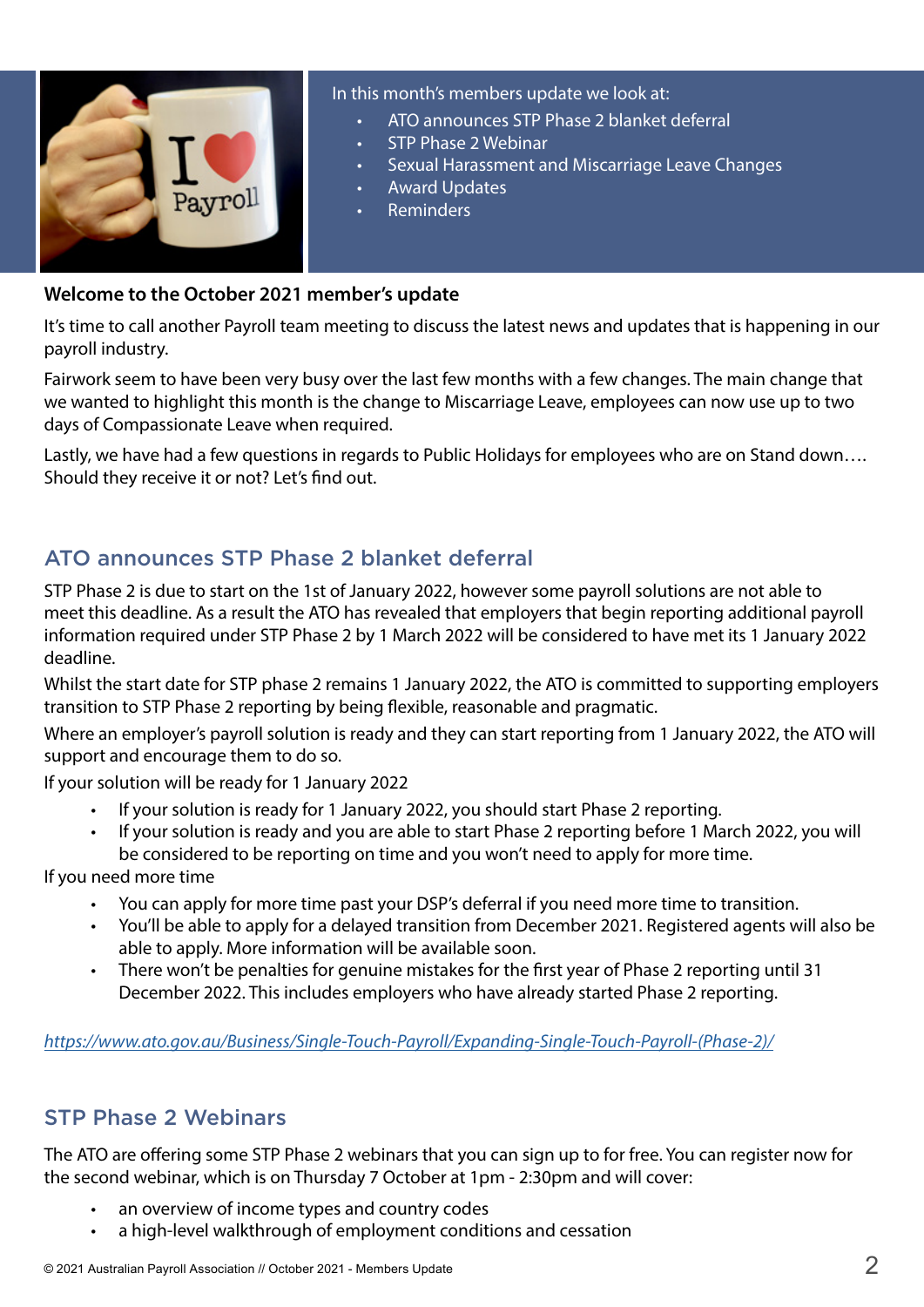• discussion of disaggregation of gross (part 1)

To register for the third webinar, which will be held on Friday 22 October at 1pm - 2:30pm. This will cover:

- disaggregation of gross (part 2)
- paid leave
- allowances

Register: *[https://www.ato.gov.au/Business/Business-bulletins-newsroom/Tax-Time-and-reporting/STP-Phase-2](https://www.ato.gov.au/Business/Business-bulletins-newsroom/Tax-Time-and-reporting/STP-Phase-2-webinar-series-continues/) [webinar-series-continues/](https://www.ato.gov.au/Business/Business-bulletins-newsroom/Tax-Time-and-reporting/STP-Phase-2-webinar-series-continues/)*

If you missed their first webinar you can find the recording here *[https://publish.viostream.com/play/](https://publish.viostream.com/play/bi9or7odj5iz7r) [bi9or7odj5iz7r](https://publish.viostream.com/play/bi9or7odj5iz7r)*

# Sexual Harassment and Miscarriage Leave Changes

On 10 September 2021, the Sex Discrimination and Fair Work (Respect at Work) Amendment Act 2021 (Respect at Work amendments) took effect. The Respect at Work amendments update the Fair Work Act 2009 (FW Act) to:

- address sexual harassment at work
- include miscarriage as a reason to access compassionate leave.

The Respect at Work Act has introduced changes to 3 separate pieces of existing legislation (discussed further below):

- Introduction of stop sexual harassment orders
- Defining sexual harassment
- Clarifying that sexual harassment at work can be a valid reason for dismissal

In addition, miscarriage leave has been introduced for the first time, through an expansion of the entitlement to compassionate leave. Employees can take up to two days of paid compassionate leave (unpaid for casuals) if they or their current spouse or de facto partner has a miscarriage.

Employees are also entitled to compassionate leave if they experience a stillbirth or death of a child. Another employee may also be entitled to take compassionate leave if the infant was, or would have been, an immediate family or household member of the employee.

# *You may need to look at updating your Compassionate leave codes/policies, to include these changes.*

All the changes are now in effect, except for provisions relating to "stop bullying orders" which commence in November 2021, as explained further below.

*[https://www.fairwork.gov.au/about-us/news-and-media-releases/website-news/new-sexual-harassment](https://www.fairwork.gov.au/about-us/news-and-media-releases/website-news/new-sexual-harassment-protections-take-effect#miscarriage-and-compassionate-leave)[protections-take-effect#miscarriage-and-compassionate-leave](https://www.fairwork.gov.au/about-us/news-and-media-releases/website-news/new-sexual-harassment-protections-take-effect#miscarriage-and-compassionate-leave)*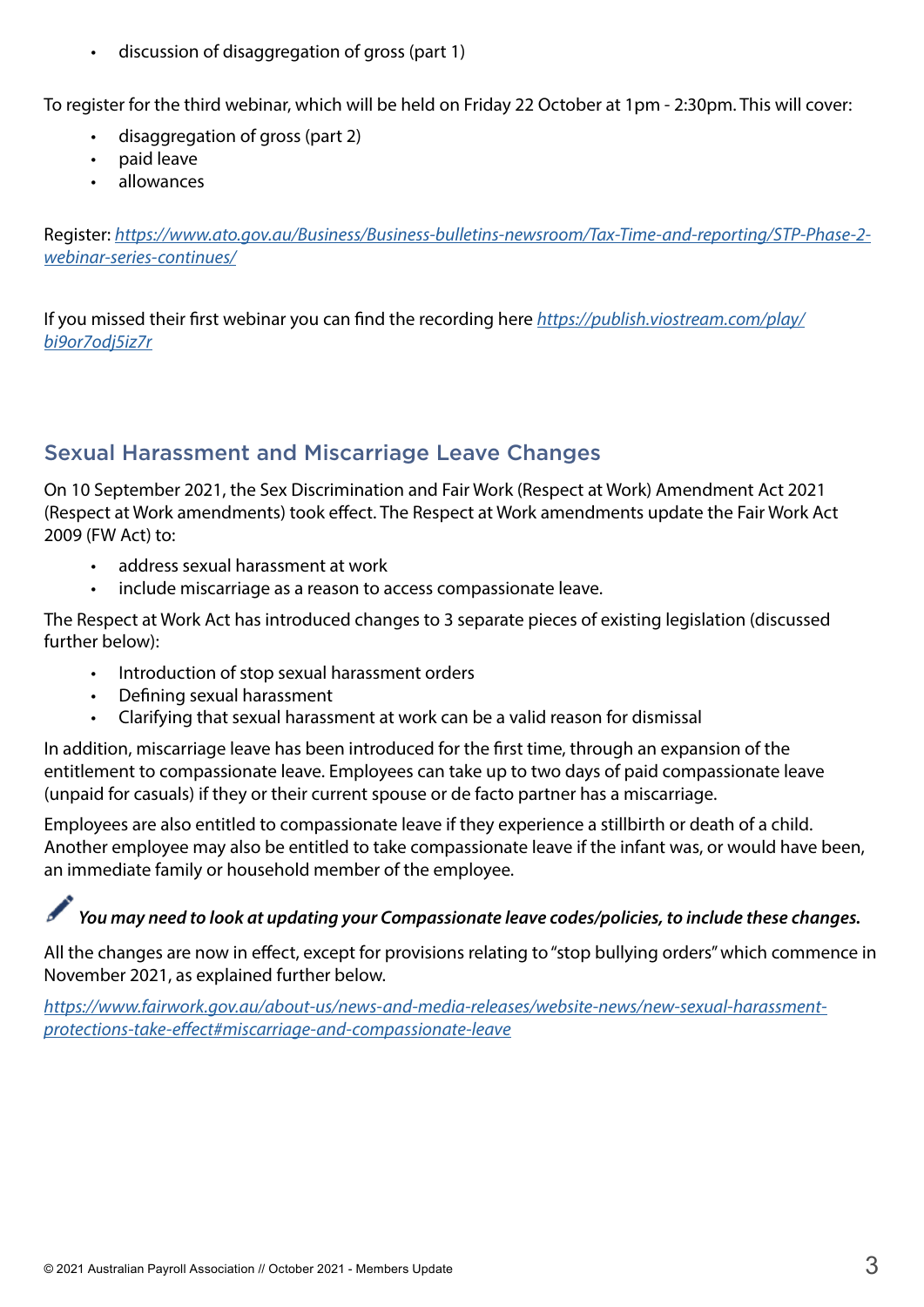# Award updates

| <b>Award</b>             | <b>Changes</b>                                                                                                                                                                                                                                                                                                                                                                                                                                                                                                                                                                                                                                                                                                                                                                                                                                                                                                                                                     |
|--------------------------|--------------------------------------------------------------------------------------------------------------------------------------------------------------------------------------------------------------------------------------------------------------------------------------------------------------------------------------------------------------------------------------------------------------------------------------------------------------------------------------------------------------------------------------------------------------------------------------------------------------------------------------------------------------------------------------------------------------------------------------------------------------------------------------------------------------------------------------------------------------------------------------------------------------------------------------------------------------------|
| <b>Hospitality Award</b> | <b>Loaded Rate Arrangements</b>                                                                                                                                                                                                                                                                                                                                                                                                                                                                                                                                                                                                                                                                                                                                                                                                                                                                                                                                    |
|                          | On 3 September 2021, the Fair Work Commission (the Commission) made a<br>decision that added loaded rate arrangements to the Hospitality Award.<br>Under these Loaded Rate Arrangements, hospitality employers can pay eligible<br>employees a a loaded hourly rate that compensates the employee for base rates,<br>overtime, penalties and split shift rates.<br>The Fairwork Commission was satisfied that eligible employees will be paid<br>the same or more than they would have otherwise received if discrete Award<br>entitlements were paid.<br>This arrangement may have limited application because it only applies to <i>adult</i> , full<br>time, level 3 and above hospitality employees. However, it is a promising example of<br>all-inclusive rates pay, which may reduce, for employers, the administration burden                                                                                                                              |
|                          | and inflexibility of certain Award conditions.                                                                                                                                                                                                                                                                                                                                                                                                                                                                                                                                                                                                                                                                                                                                                                                                                                                                                                                     |
| <b>Nurse's Award</b>     | <b>Nurses award extensively varied</b>                                                                                                                                                                                                                                                                                                                                                                                                                                                                                                                                                                                                                                                                                                                                                                                                                                                                                                                             |
|                          | The FWC is extensively varying existing awards as a result of the four yearly review<br>of modern awards. In a decision published on 27 April 2020 ([2020] FWCFB 2124),<br>the awards in tranche three were divided into smaller groups. The technical<br>and drafting matters for the Nurses Award 2010 have been completed and has<br>commenced operation on 9 September 2021.<br>https://www.fwc.gov.au/documents/decisionssigned/html/2021fwcfb4504.htm                                                                                                                                                                                                                                                                                                                                                                                                                                                                                                        |
| <b>Various Awards</b>    | 1 November 2021 award increase                                                                                                                                                                                                                                                                                                                                                                                                                                                                                                                                                                                                                                                                                                                                                                                                                                                                                                                                     |
| <b>Increase</b>          | 21 awards will increase from the first full pay period on or after 1 November 2021.<br>The awards that will increase from 1 November 2021 are:<br><b>Pilots Award</b><br><b>Cabin Crew Award</b><br>Airline Ground Staff Award<br>Airport Award<br><b>Alpine Resorts Award</b><br><b>Amusement Award</b><br>$\bullet$<br>Dry Cleaning and Laundry Award<br>$\bullet$<br><b>Fitness Award</b><br>$\bullet$<br>Hair and Beauty Award<br>$\bullet$<br><b>Hospitality Award</b><br>$\bullet$<br>Live Performance Award<br>$\bullet$<br><b>Models Award</b><br>$\bullet$<br>Marine Tourism and Charter Vessels Award<br>$\bullet$<br><b>Nursery Award</b><br>$\bullet$<br><b>Racing Clubs Events Award</b><br>$\bullet$<br>Racing Ground Maintenance Award<br>$\bullet$<br><b>Registered Clubs Award</b><br>$\bullet$<br><b>Restaurant Award</b><br>$\bullet$<br><b>Sporting Organisations Award</b><br><b>Travelling Shows Award</b><br>$\bullet$<br><b>Wine Award</b> |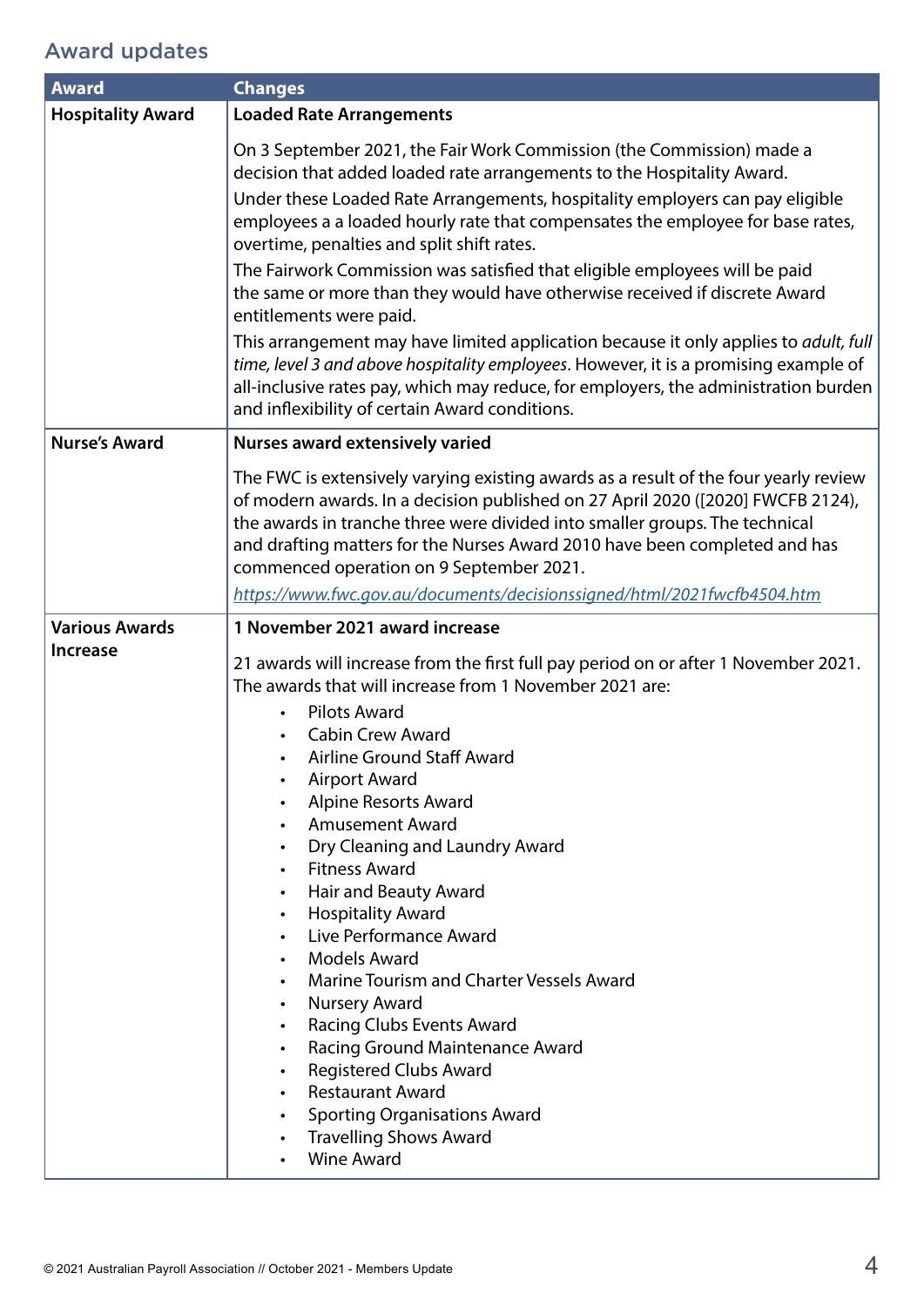| <b>Award</b>                                  | <b>Changes</b>                                                                                                                                                                                                                                                                                                                        |
|-----------------------------------------------|---------------------------------------------------------------------------------------------------------------------------------------------------------------------------------------------------------------------------------------------------------------------------------------------------------------------------------------|
| <b>Hair and Beauty</b><br>Award               | Increases to casual rates in Hair and Beauty award                                                                                                                                                                                                                                                                                    |
|                                               | Pay rates in the Hair and Beauty Industry Award for casual employees performing<br>work on the weekend are set to increase following a decision of the Fair Work<br>Commission last week.                                                                                                                                             |
|                                               | The award has been updated to include penalties for casual employees working<br>ordinary hours outside the normal span of hours. Hours worked before 7:00am<br>or after 9:00pm Monday - Friday will now be paid at a loading of 150% and hours<br>worked before 7:00am or after 6:00pm on a Saturday will be paid at 150%.            |
|                                               | The timing of the pay increases is yet to be decided, as the Fair Work Commission<br>recognised that many businesses in the sector are being adversely impacted by<br>COVID lockdowns. The proposal is that the increases will be gradually phased in<br>over the next few years (with the final increases being at the end of 2023). |
| <b>Various Awards</b><br><b>Casual clause</b> | <b>Casual Awards term review</b>                                                                                                                                                                                                                                                                                                      |
|                                               | Fair Work has updated awards with casual terms, to comply with the new FWA<br>definition of a casual, and casual conversion clauses - effective 27 September. You<br>can find the schedule of determinations for all affected awards here                                                                                             |
| <b>Plumbing Award</b>                         | Unpaid pandemic Leave and flexibility to Annual leave                                                                                                                                                                                                                                                                                 |
|                                               | The Fair Work Commission has inserted unpaid pandemic leave and annual leave<br>flexibility in the Plumbing Award to apply from 11 August 2021 to 31 December<br>2021.                                                                                                                                                                |

### Reminders

- Casual conversion Following on from our previous updates, by 27 September 2021 employers (other than small businesses) should have assessed whether their existing casuals are eligible to be offered permanent employment.
- Super stapling To make sure you're ready to request stapled super fund details, check and update the access levels of your authorised representatives in ATO online services prior to 1 November 2021

# Q. Do I need to pay Public holidays while employees are on stand down?

Yes. Employees who are stood down without pay by their employer under the Fair Work Act are still entitled to be paid for public holidays that fall during the stand down period. This applies if the employee would normally have ordinary hours of work falling on the day of the public holiday.

### *Example: Public holiday falling during an employee's stand down*

Shane is a part-time employee at a gym selling memberships and providing customer service support. His rostered days are Monday, Wednesday and Friday with 7.5 hours each shift.

Because of an enforceable government direction to close all non-essential services including gyms, Shane's workplace has closed. His employer tells him that he will be stood down without pay for 2 months. Shane's enterprise agreement and employment contract don't say anything about stand downs. His employer has relied on the general stand down provisions under the Fair Work Act.

A public holiday falls on the Monday during the second week of the gym's closure.

Shane is entitled to be paid for this public holiday. This is because he would have normally been absent from